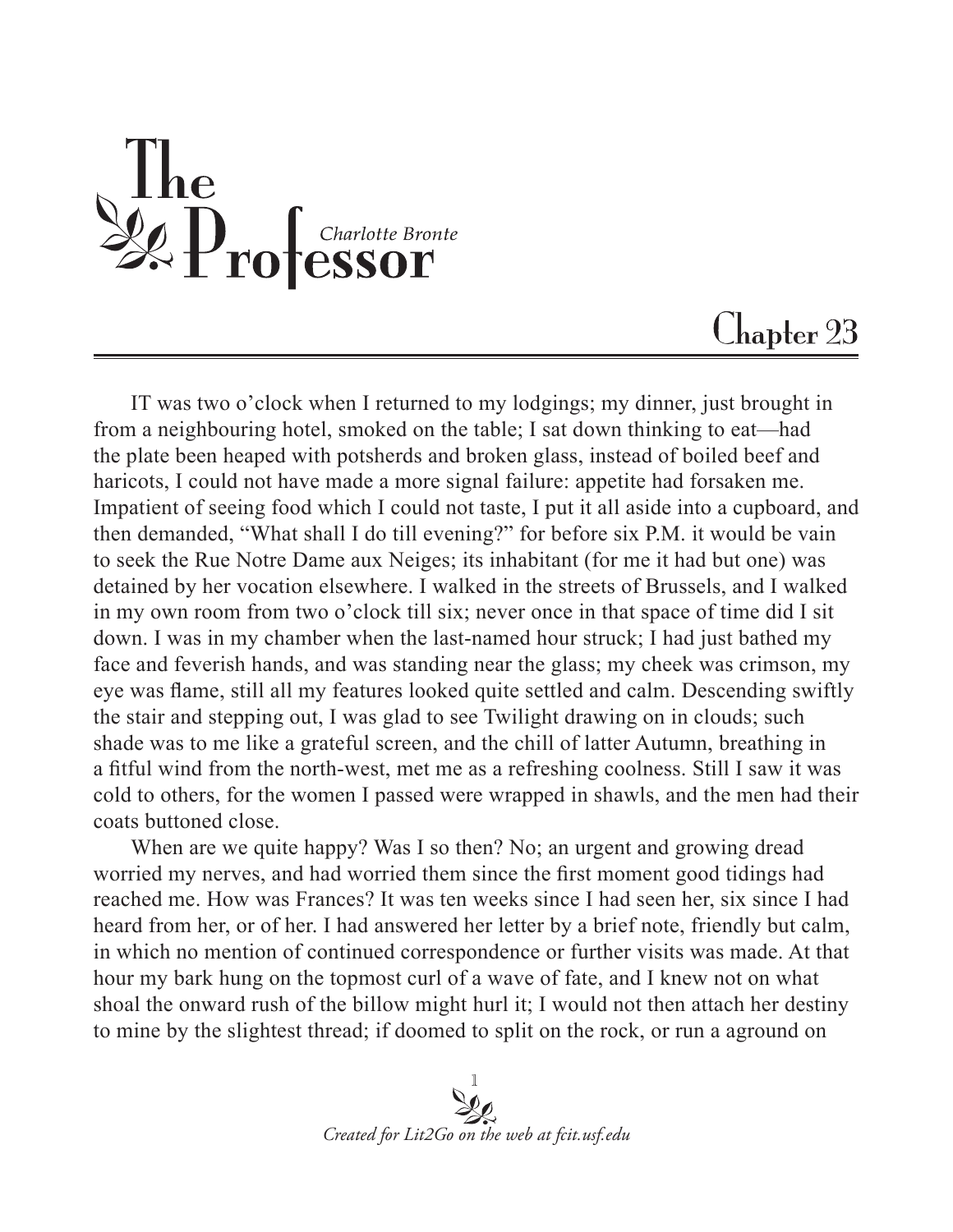the sand-bank, I was resolved no other vessel should share my disaster: but six weeks was a long time; and could it be that she was still well and doing well? Were not all sages agreed in declaring that happiness finds no climax on earth? Dared I think that but half a street now divided me from the full cup of contentment—the draught drawn from waters said to flow only in heaven?

I was at the door; I entered the quiet house; I mounted the stairs; the lobby was void and still, all the doors closed; I looked for the neat green mat; it lay duly in its place.

"Signal of hope!" I said, and advanced. "But I will be a little calmer; I am not going to rush in, and get up a scene directly." Forcibly staying my eager step, I paused on the mat.

"What an absolute hush! Is she in? Is anybody in?" I demanded to myself. A little tinkle, as of cinders falling from a grate, replied; a movement—a fire was gently stirred; and the slight rustle of life continuing, a step paced equably backwards and forwards, backwards and forwards, in the apartment. Fascinated, I stood, more fixedly fascinated when a voice rewarded the attention of my strained ear—so low, so self-addressed, I never fancied the speaker otherwise than alone; solitude might speak thus in a desert, or in the hall of a forsaken house.

'And ne'er but once, my son,' he said,

'Was yon dark cavern trod;

In persecution's iron days,

When the land was left by God.

From Bewley's bog, with slaughter red,

A wanderer hither drew;

And oft he stopp'd and turn'd his head,

As by fits the night-winds blew.

For trampling round by Cheviot-edge

Were heard the troopers keen;

And frequent from the Whitelaw ridge

The death-shot flash'd between,' &c. &c.

The old Scotch ballad was partly recited, then dropt; a pause ensued; then another strain followed, in French, of which the purport, translated, ran as follows:—

I gave, at first, attention close;

Then interest warm ensued;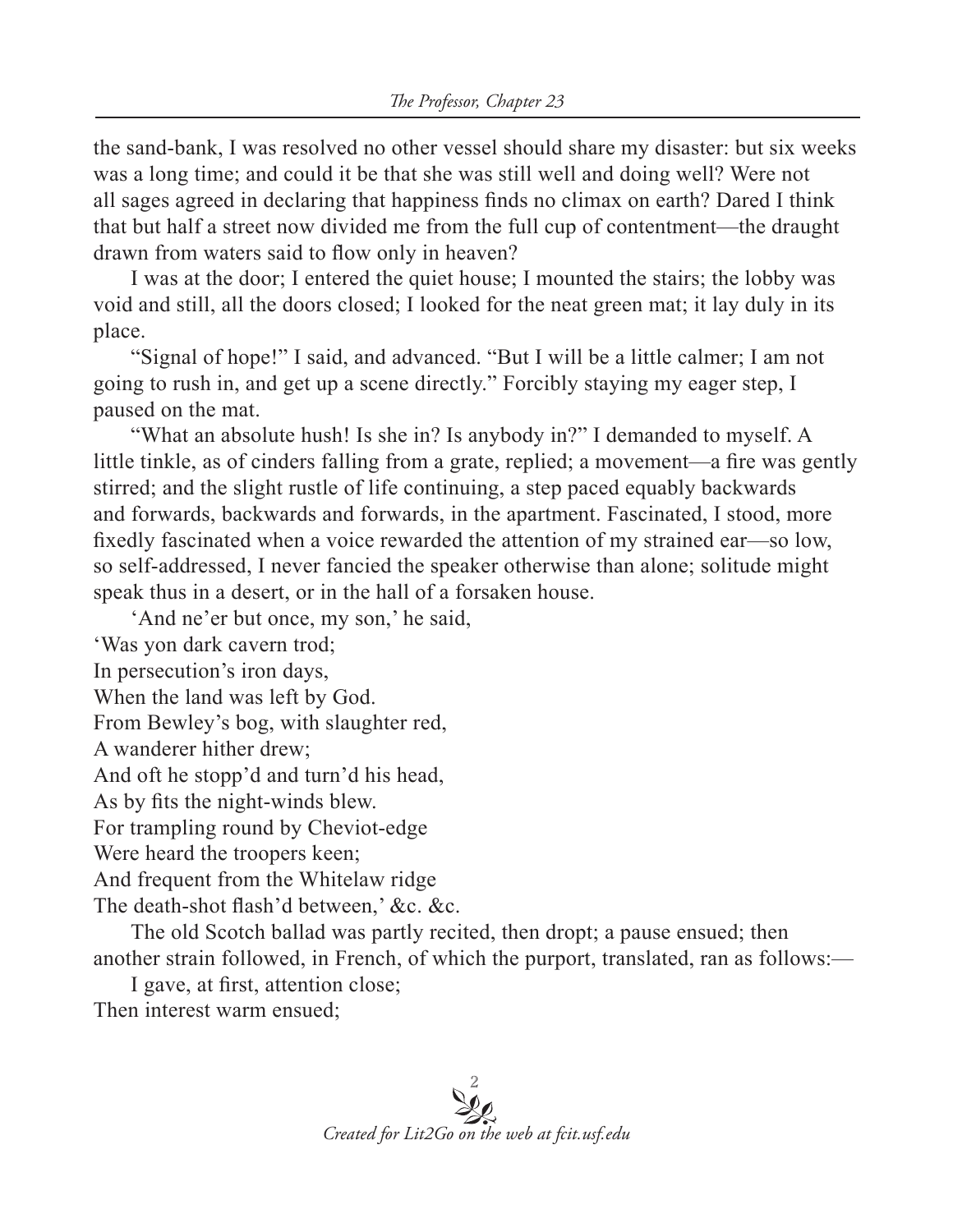From interest, as improvement rose, Succeeded gratitude. Obedience was no effort soon, And labour was no pain; If tired, a word, a glance alone Would give me strength again. From others of the studious band, Ere long he singled me; But only by more close demand, And sterner urgency. The task he from another took, From me he did reject; He would no slight omission brook, And suffer no defect. If my companions went astray, He scarce their wanderings blam'd; If I but falter'd in the way,

His anger fiercely flam'd.

Something stirred in an adjoining chamber; it would not do to be surprised eaves-dropping; I tapped hastily, And as hastily entered. Frances was just before me; she had been walking slowly in her room, and her step was checked by my advent: Twilight only was with her, and tranquil, ruddy Firelight; to these sisters, the Bright and the Dark, she had been speaking, ere I entered, in poetry. Sir Walter Scott's voice, to her a foreign, far-off sound, a mountain echo, had uttered itself in the first stanzas; the second, I thought, from the style and the substance, was the language of her own heart. Her face was grave, its expression concentrated; she bent on me an unsmiling eye—an eye just returning from abstraction, just awaking from dreams: well-arranged was her simple attire, smooth her dark hair, orderly her tranquil room; but what—with her thoughtful look, her serious self-reliance, her bent to meditation and haply inspiration—what had she to do with love? "Nothing," was the answer of her own sad, though gentle countenance; it seemed to say, "I must cultivate fortitude and cling to poetry; one is to be my support and the other my solace through life. Human affections do not bloom, nor do human passions glow for me." Other women have such thoughts. Frances, had she been as desolate as she deemed, would not have been worse off than thousands of her sex. Look at the rigid and formal race of old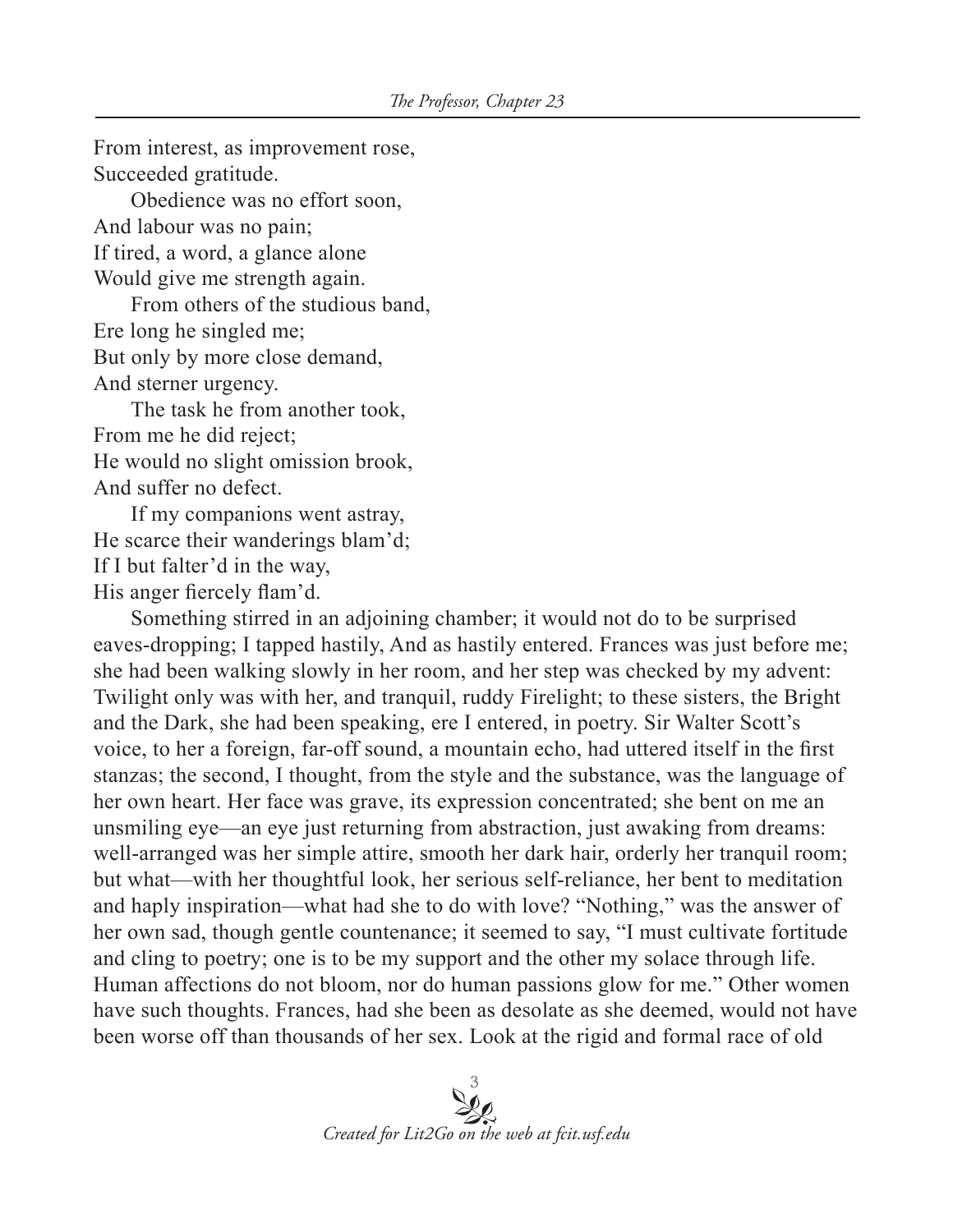maids—the race whom all despise; they have fed themselves, from youth upwards, on maxims of resignation and endurance. Many of them get ossified with the dry diet; self-control is so continually their thought, so perpetually their object, that at last it absorbs the softer and more agreeable qualities of their nature; and they die mere models of austerity, fashioned out of a little parchment and much bone. Anatomists will tell you that there is a heart in the withered old maid's carcase—the same as in that of any cherished wife or proud mother in the land. Can this be so? I really don't know; but feel inclined to doubt it.

I came forward, bade Frances "good evening," and took my seat. The chair I had chosen was one she had probably just left; it stood by a little table where were her open desk and papers. I know not whether she had fully recognized me at first, but she did so now; and in a voice, soft but quiet, she returned my greeting. I had shown no eagerness; she took her cue from me, and evinced no surprise. We met as me had always met, as master and pupil—nothing more. I proceeded to handle the papers; Frances, observant and serviceable, stepped into an inner room, brought a candle, lit it, placed it by me; then drew the curtain over the lattice, and having added a little fresh fuel to the already bright fire, she drew a second chair to the table and sat down at my right hand, a little removed. The paper on the top was a translation of some grave French author into English, but underneath lay a sheet with stanzas; on this I laid hands. Frances half rose, made a movement to recover the captured spoil, saying, that was nothing—a mere copy of verses. I put by resistance with the decision I knew she never long opposed; but on this occasion her fingers had fastened on the paper. I had quietly to unloose them; their hold dissolved to my touch; her hand shrunk away; my own would fain have followed it, but for the present I forbade such impulse. The first page of the sheet was occupied with the lines I had overheard; the sequel was not exactly the writer's own experience, but a composition by portions of that experience suggested. Thus while egotism was avoided, the fancy was exercised, and the heart satisfied. I translate as before, and my translation is nearly literal; it continued thus:—

When sickness stay'd awhile my course, He seem'd impatient still, Because his pupil's flagging force Could not obey his will.

One day when summoned to the bed Where pain and I did strive,

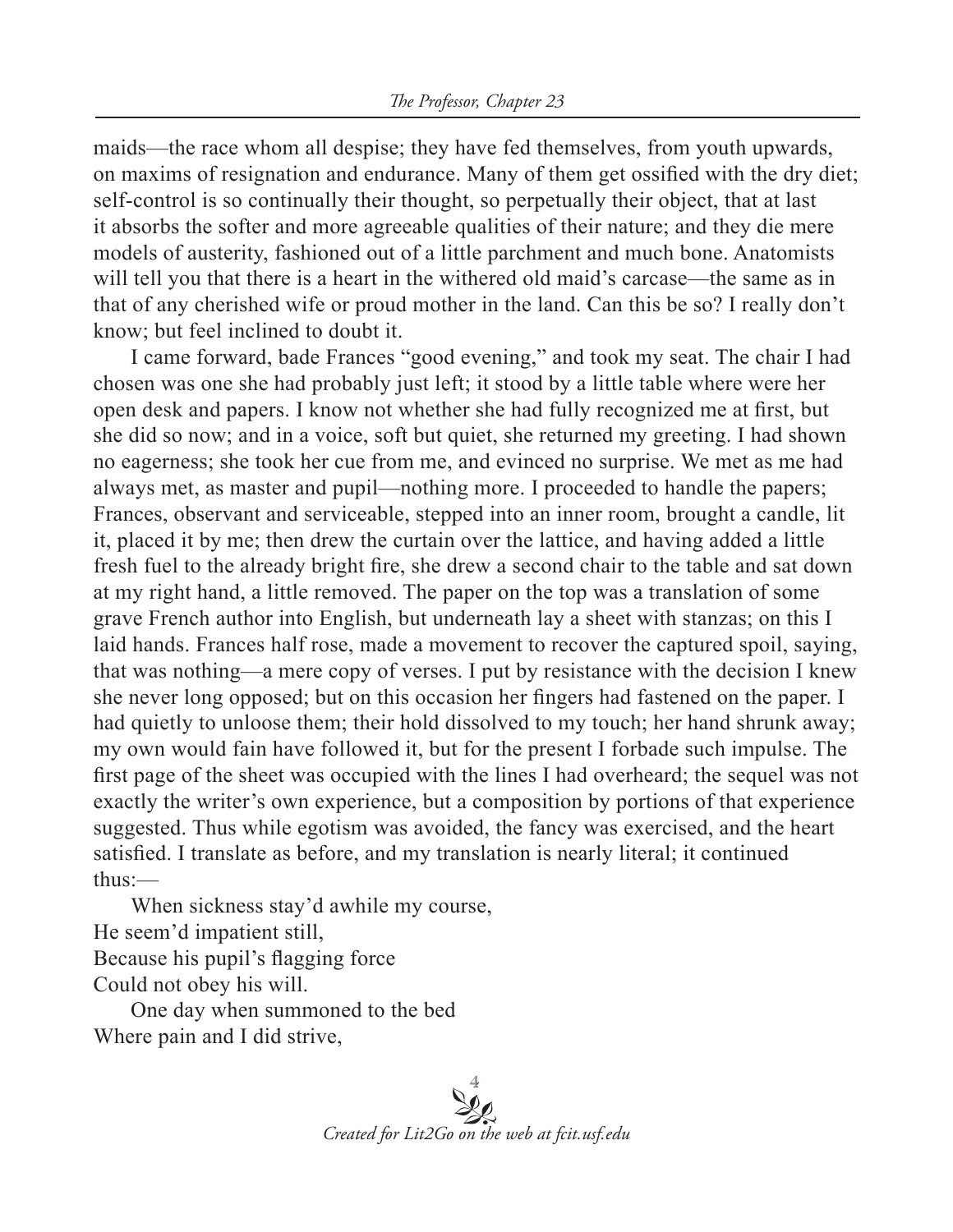I heard him, as he bent his head, Say, "God, she must revive!" I felt his hand, with gentle stress, A moment laid on mine, And wished to mark my consciousness By some responsive sign. But pow'rless then to speak or move, I only felt, within, The sense of Hope, the strength of Love, Their healing work begin. And as he from the room withdrew, My heart his steps pursued; I long'd to prove, by efforts new; My speechless gratitude. When once again I took my place, Long vacant, in the class, Th' unfrequent smile across his face Did for one moment pass. The lessons done; the signal made Of glad release and play, He, as he passed, an instant stay'd, One kindly word to say. "Jane, till to-morrow you are free From tedious task and rule; This afternoon I must not see That yet pale face in school. "Seek in the garden-shades a seat, Far from the play-ground din; The sun is warm, the air is sweet: Stay till I call you in." A long and pleasant afternoon I passed in those green bowers; All silent, tranquil, and alone With birds, and bees, and flowers.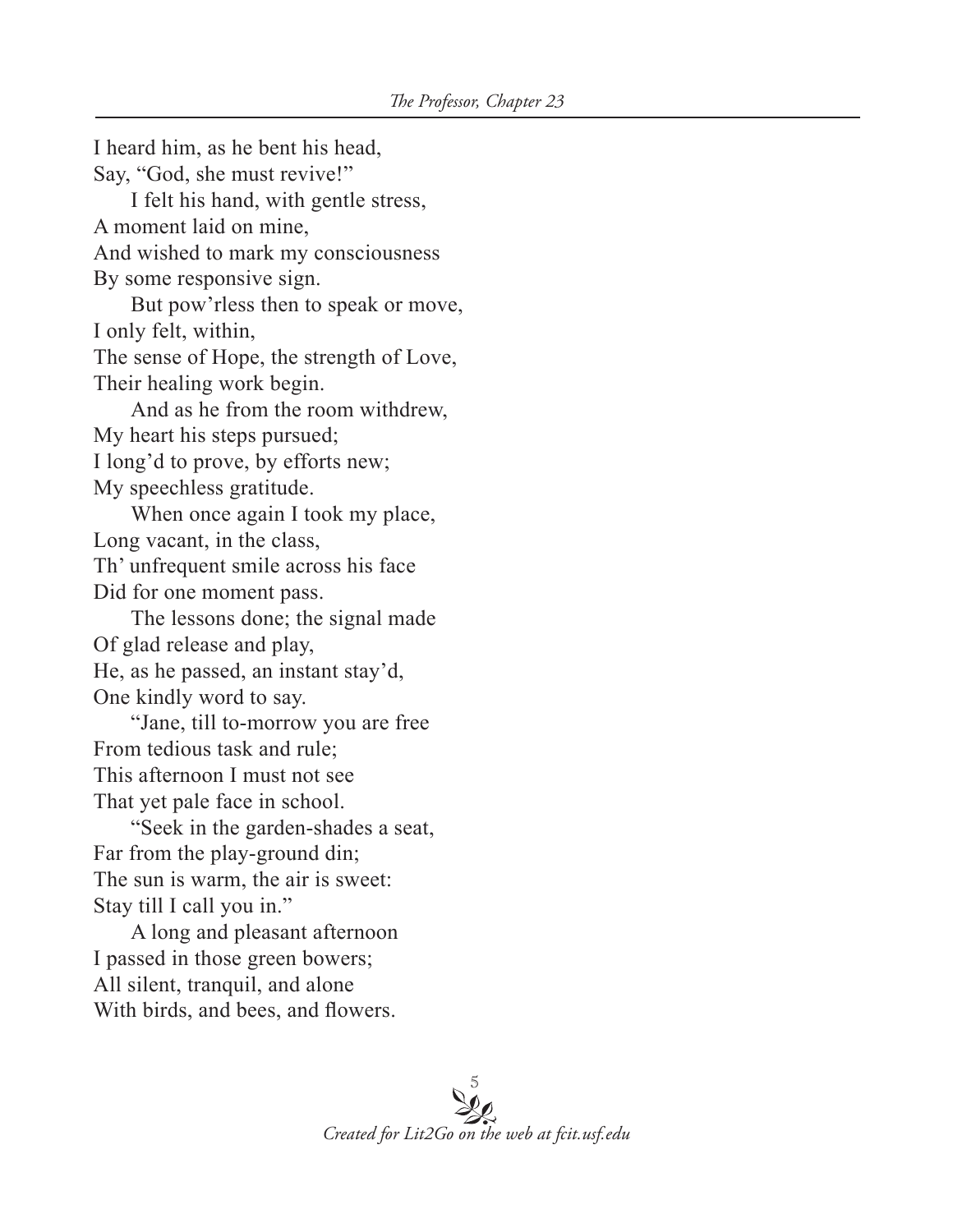Yet, when my master's voice I heard Call, from the window, "Jane!" I entered, joyful, at the word, The busy house again. He, in the hall, paced up and down; He paused as I passed by; His forehead stern relaxed its frown: He raised his deep-set eye. "Not quite so pale," he murmured low. Now Jane, go rest awhile." And as I smiled, his smoothened brow Returned as glad a smile. My perfect health restored, he took His mien austere again; And, as before, he would not brook The slightest fault from Jane. The longest task, the hardest theme Fell to my share as erst, And still I toiled to place my name In every study first. He yet begrudged and stinted praise, But I had learnt to read The secret meaning of his face, And that was my best meed. Even when his hasty temper spoke In tones that sorrow stirred, My grief was lulled as soon as woke By some relenting word. And when he lent some precious book, Or gave some fragrant flower, I did not quail to Envy's look, Upheld by Pleasure's power. At last our school ranks took their ground,

The hard-fought field I won;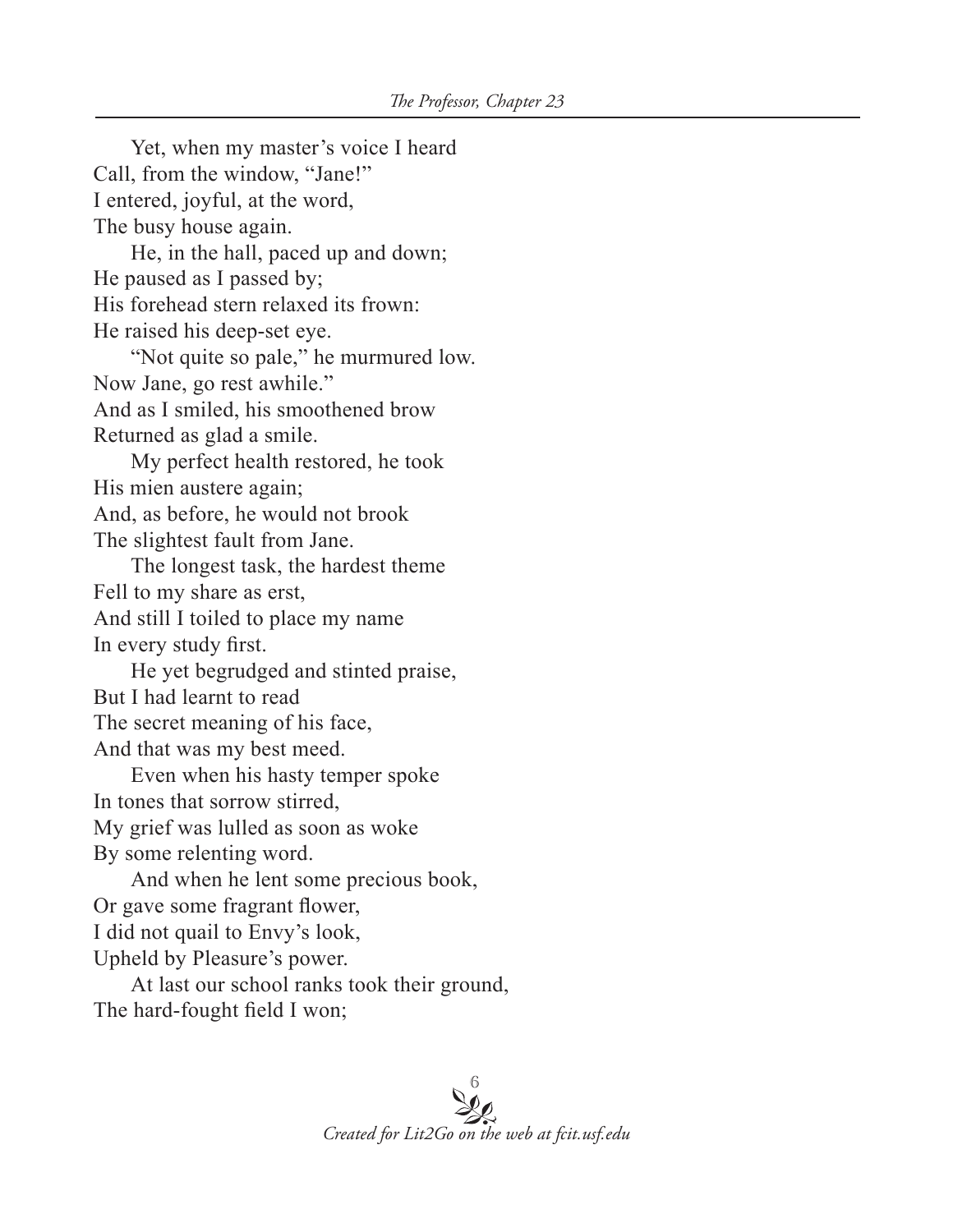The prize, a laurel-wreath, was bound My throbbing forehead on. Low at my master's knee I bent, The offered crown to meet; Its green leaves through my temples sent A thrill as wild as sweet. The strong pulse of Ambition struck In every vein I owned; At the same instant, bleeding broke A secret, inward wound. The hour of triumph was to me The hour of sorrow sore; A day hence I must cross the sea, Ne'er to recross it more. An hour hence, in my master's room I with him sat alone, And told him what a dreary gloom O'er joy had parting thrown. He little said; the time was brief, The ship was soon to sail, And while I sobbed in bitter grief, My master but looked pale. They called in haste; he bade me go, Then snatched me back again; He held me fast and murmured low, "Why will they part us, Jane?" "Were you not happy in my care? Did I not faithful prove? Will others to my darling bear As true, as deep a love? "O God, watch o'er my foster child! O guard her gentle head! When minds are high and tempests wild Protection round her spread!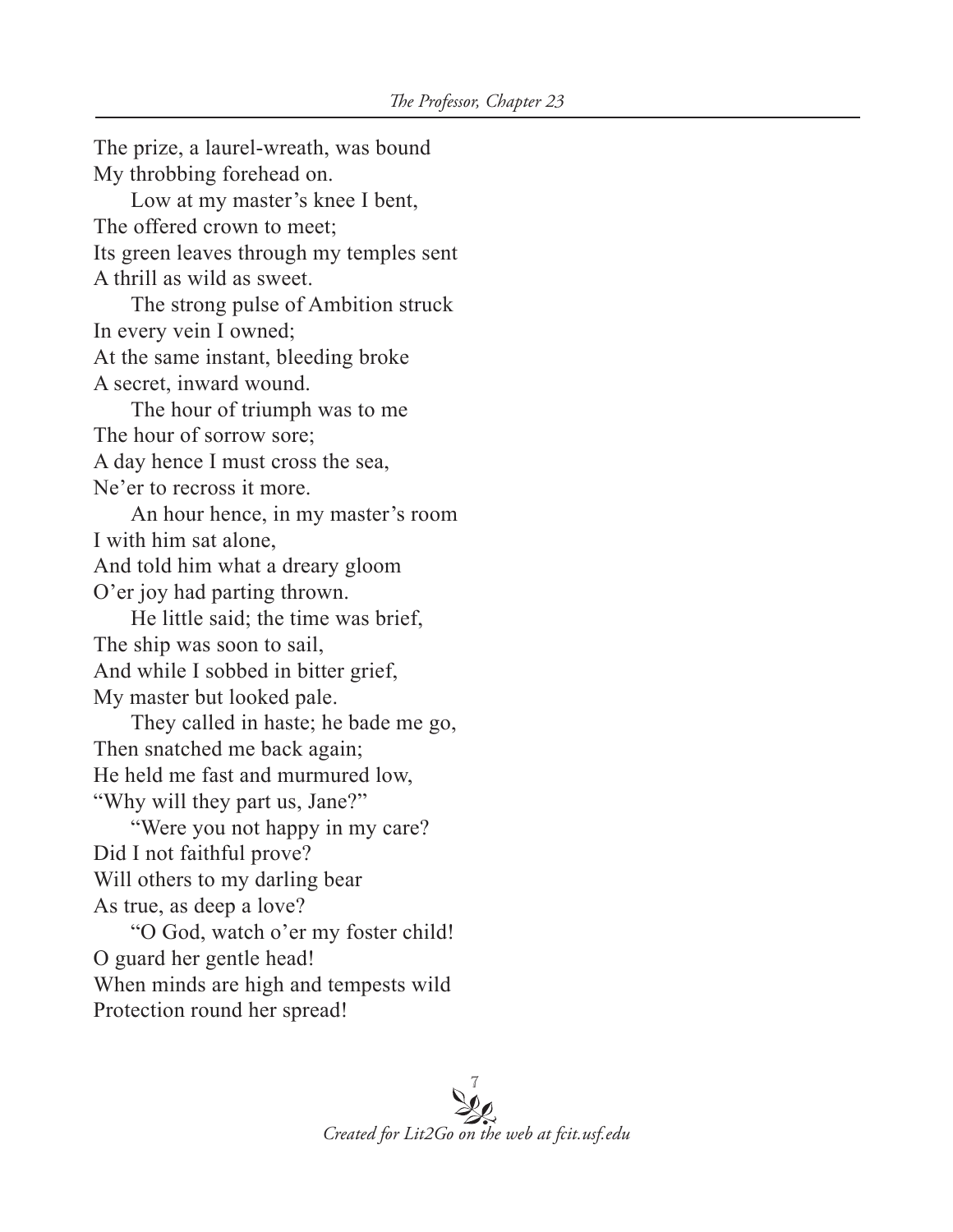"They call again; leave then my breast; Quit thy true shelter, Jane; But when deceived, repulsed, opprest, Come home to me again! "

I read—then dreamily made marks on the margin with my pencil; thinking all the while of other things; thinking that "Jane" was now at my side; no child, but a girl of nineteen; and she might be mine, so my heart affirmed; Poverty's curse was taken off me; Envy and Jealousy were far away, and unapprized of this our quiet meeting; the frost of the Master's manner might melt; I felt the thaw coming fast, whether I would or not; no further need for the eye to practise a hard look, for the brow to compress its expense into a stern fold: it was now permitted to suffer the outward revelation of the inward glow—to seek, demand, elicit an answering ardour. While musing thus, I thought that the grass on Hermon never drank the fresh dews of sunset more gratefully than my feelings drank the bliss of this hour.

Frances rose, as if restless; she passed before me to stir the fire, which did not want stirring; she lifted and put down the little ornaments on the mantelpiece; her dress waved within a yard of me; slight, straight, and elegant;, she stood erect on the hearth.

There are impulses we can control; but there are others which control us, because they attain us with a tiger-leap, and are our masters ere we have seen them. Perhaps, though, such impulses are seldom altogether bad; perhaps Reason, by a process as brief as quiet, a process that is finished ere felt, has ascertained the sanity of the deed Instinct meditates, and feels justified in remaining passive while it is performed. I know I did not reason, I did not plan or intend, yet, whereas one moment I was sitting solus on the chair near the table, the next, I held Frances on my knee, placed there with sharpness and decision, and retained with exceeding tenacity.

"Monsieur!" cried Frances, and was still: not another word escaped her lips; sorely confounded she seemed during the lapse of the first few moments; but the amazement soon subsided; terror did not succeed, nor fury: after all, she was only a little nearer than she had ever been before, to one she habitually respected and trusted; embarrassment might have impelled her to contend, but self-respect checked resistance where resistance was useless.

"Frances, how much regard have you for me?" was my demand. No answer; the situation was yet too new and surprising to permit speech. On this consideration, I compelled myself for some seconds to tolerate her silence, though impatient of it: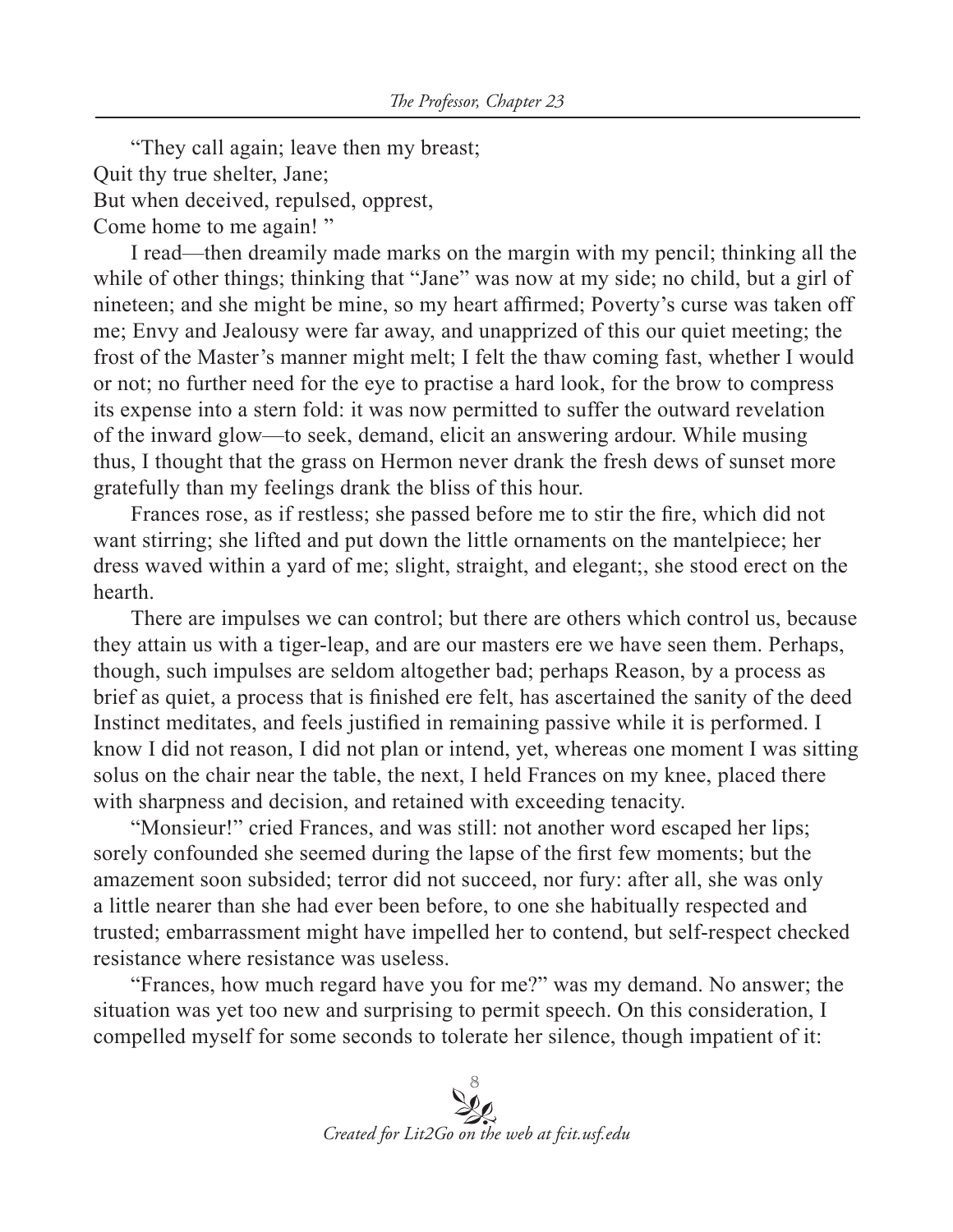presently, I repeated the same question—probably, not in the calmest of tones; she looked at me; my face, doubtless, was no model of composure, my eyes no still wells of tranquillity.

"Do speak," I urged; and a very low, hurried, yet still arch voice said—

"Monsieur, vous me faites mal; de grace lachez un peu ma main droite."

In truth I became aware that I was holding the said "main droite" in a somewhat ruthless grasp: I did as desired; and, for the third time, asked more gently—

"Frances, how much regard have you for me?"

"Mon maitre, j'en ai beaucoup," was the truthful rejoinder.

"Frances, have you enough to give yourself to me as my wife?—to accept me as your husband?"

I felt the agitation of the heart, I saw "the purple light of love" cast its glowing reflection on cheeks, temples, neck; I desired to consult the eye, but sheltering lash and lid forbade.

"Monsieur," said the soft voice at last,—"Monsieur desire savoir si je consens si—enfin, si je veux me marier avec lui?"

"Justement."

"Monsieur sera-t-il aussi bon mari qu'il a ete bon maitre?"

"I will try, Frances."

A pause; then with a new, yet still subdued inflexion of the voice—an inflexion which provoked while it pleased me —accompanied, too, by a "sourire a la fois fin et timide" in perfect harmony with the tone:—

"C'est a dire, monsieur sera toujours un peu entete exigeant, volontaire—?"

"Have I been so, Frances?"

"Mais oui; vous le savez bien."

"Have I been nothing else?"

"Mais oui; vons avez ete mon meilleur ami."

"And what, Frances, are you to me?"

"Votre devouee eleve, qui vous aime de tout son coeur."

"Will my pupil consent to pass her life with me? Speak English now, Frances."

Some moments were taken for reflection; the answer, pronounced slowly, ran thus:—

"You have always made me happy; I like to hear you speak; I like to see you; I like to be near you; I believe you are very good, and very superior; I know you are stern to those who are careless and idle, but you are kind, very kind to the attentive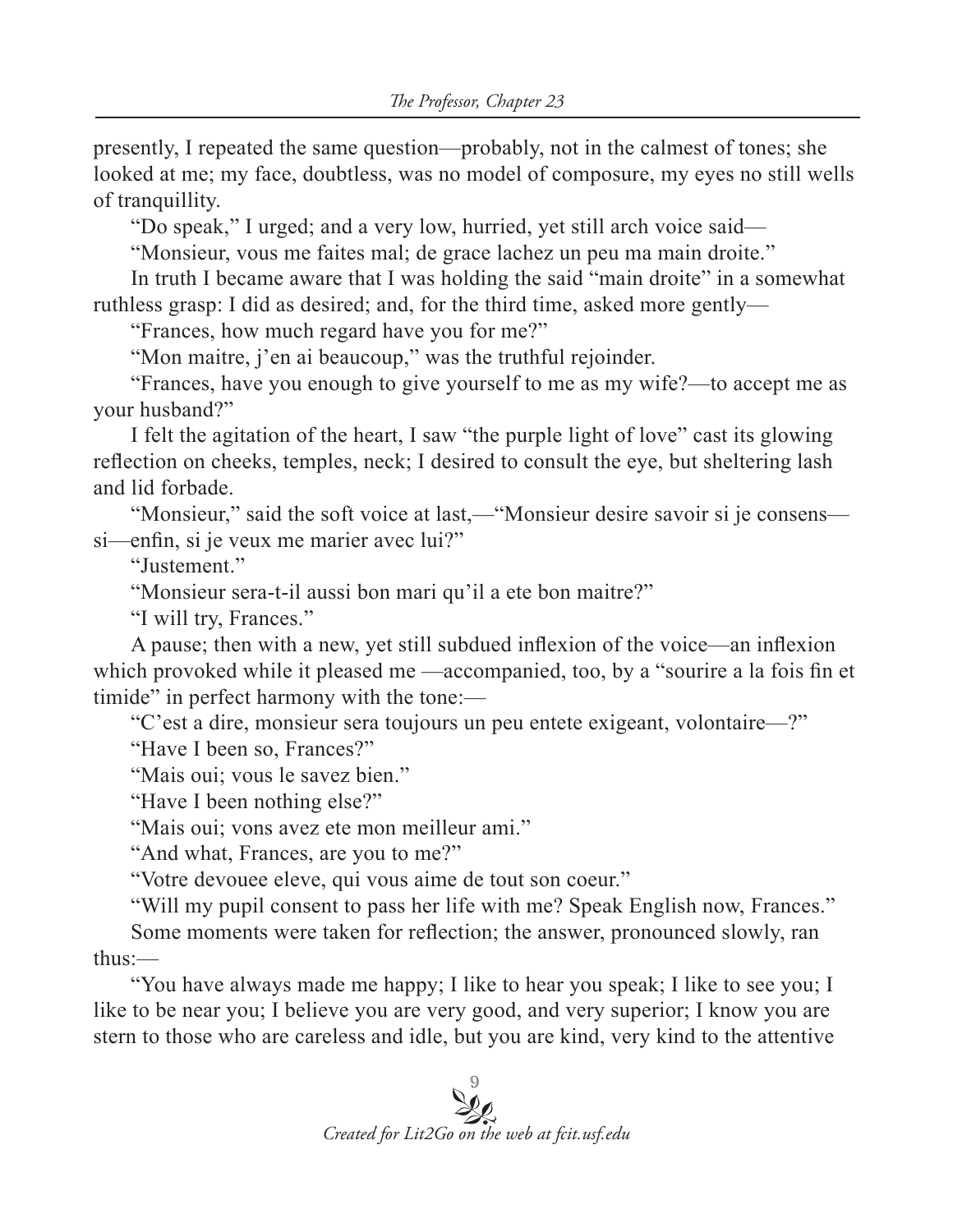and industrious, even if they are not clever. Master, I should be GLAD to live with you always;" and she made a sort of movement, as if she would have clung to me, but restraining herself she only added with earnest emphasis—"Master, I consent to pass my life with you."

"Very well, Frances."

I drew her a little nearer to my heart; I took a first kiss from her lips, thereby sealing the compact, now framed between us; afterwards she and I were silent, nor was our silence brief. Frances' thoughts, during this interval, I know not, nor did I attempt to guess them; I was not occupied in searching her countenance, nor in otherwise troubling her composure. The peace I felt, I wished her to feel; my arm, it is true, still detained her; but with a restraint that was gentle enough, so long as no opposition tightened it. My gaze was on the red fire; my heart was measuring its own content; it sounded and sounded, and found the depth fathomless.

"Monsieur," at last said my quiet companion, as stirless in her happiness as a mouse in its terror. Even now in speaking she scarcely lifted her head.

"Well, Frances?" I like unexaggerated intercourse; it is not my way to overpower with amorous epithets, any more than to worry with selfishly importunate caresses.

"Monsieur est raisonnable, n'eut-ce pas?"

"Yes; especially when I am requested to be so in English: but why do you ask me? You see nothing vehement or obtrusive in my manner; am I not tranquil enough?"

"Ce n'est pas cela—" began Frances.

"English!" I reminded her.

"Well, monsieur, I wished merely to say, that I should like, of course, to retain my employment of teaching. You will teach still, I suppose, monsieur?"

"Oh, yes! It is all I have to depend on."

"Bon!—I mean good. Thus we shall have both the same profession. I like that; and my efforts to get on will be as unrestrained as yours—will they not, monsieur?"

"You are laying plans to be independent of me," said I.

"Yes, monsieur; I must be no incumbrance to you—no burden in any way."

"But, Frances, I have not yet told you what my prospects are. I have left M. Pelet's; and after nearly a month's seeking, I have got another place, with a salary of three thousand francs a year, which I can easily double by a little additional exertion. Thus you see it would be useless for you to fag yourself by going out to give lessons; on six thousand francs you and I can live, and live well."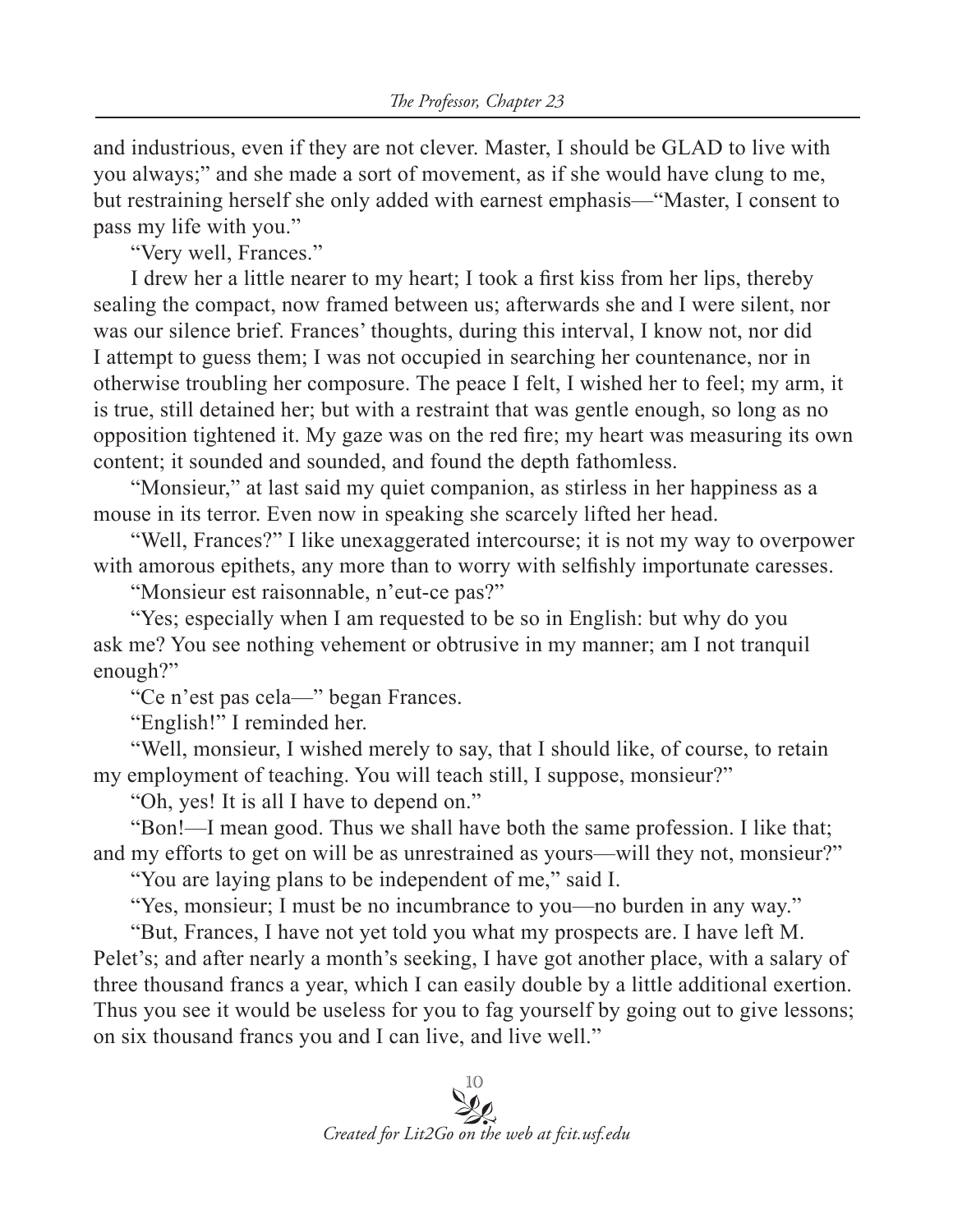Frances seemed to consider. There is something flattering to man's strength, something consonant to his honourable pride, in the idea of becoming the providence of what he loves—feeding and clothing it, as God does the lilies of the field. So, to decide her resolution, I went on:—

"Life has been painful and laborious enough to you so far, Frances; you require complete rest; your twelve hundred francs would not form a very important addition to our income, and what sacrifice of comfort to earn it! Relinquish your labours: you must be weary, and let me have the happiness of giving you rest."

I am not sure whether Frances had accorded due attention to my harangue; instead of answering me with her usual respectful promptitude, she only sighed and said,—

"How rich you are, monsieur!" and then she stirred uneasy in my arms. "Three thousand francs!" she murmured, "While I get only twelve hundred!" She went on faster. "However, it must be so for the present; and, monsieur, were you not saying something about my giving up my place? Oh no! I shall hold it fast;" and her little fingers emphatically tightened on mine.

"Think of my marrying you to be kept by you, monsieur! I could not do it; and how dull my days would be! You would be away teaching in close, noisy schoolrooms, from morning till evening, and I should be lingering at home, unemployed and solitary; I should get depressed and sullen, and you would soon tire of me."

"Frances, you could read and study—two things you like so well."

"Monsieur, I could not; I like a contemplative life, but I like an active life better; I must act in some way, and act with you. I have taken notice, monsieur, that people who are only in each other's company for amusement, never really like each other so well, or esteem each other so highly, as those who work together, and perhaps suffer together."

"You speak God's truth," said I at last, "and you shall have your own way, for it is the best way. Now, as a reward for such ready consent, give me a voluntary kiss."

After some hesitation, natural to a novice in the art of kissing, she brought her lips into very shy and gentle contact with my forehead; I took the small gift as a loan, and repaid it promptly, and with generous interest.

I know not whether Frances was really much altered since the time I first saw her; but, as I looked at her now, I felt that she was singularly changed for me; the sad eye, the pale cheek, the dejected and joyless countenance I remembered as her early attributes, were quite gone, and now I saw a face dressed in graces; smile,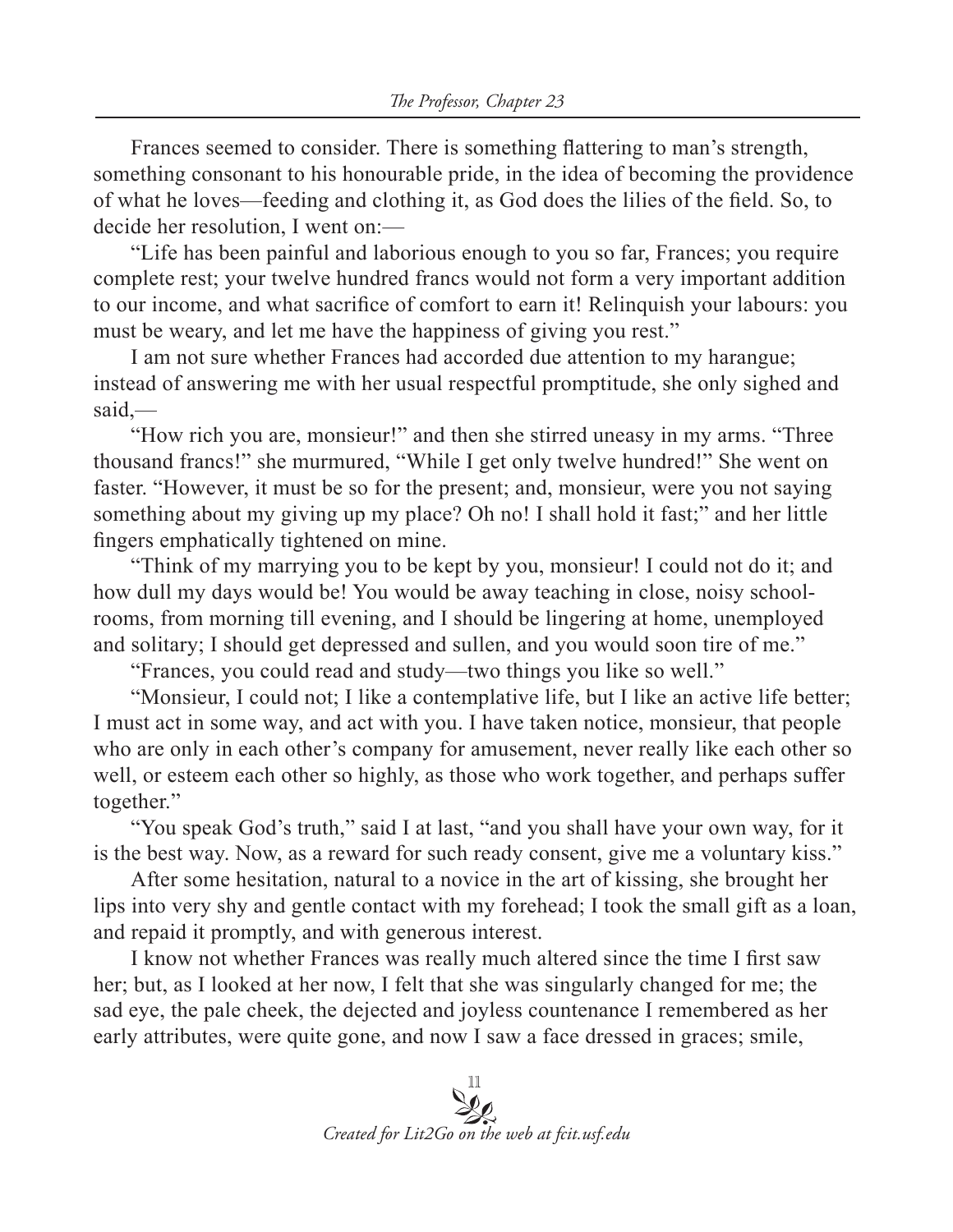dimple, and rosy tint, rounded its contours and brightened its hues. I had been accustomed to nurse a flattering idea that my strong attachment to her proved some particular perspicacity in my nature; she was not handsome, she was not rich, she was not even accomplished, yet was she my life's treasure; I must then be a man of peculiar discernment. To-night my eyes opened on the mistake I had made; I began to suspect that it was only my tastes which were unique, not my power of discovering and appreciating the superiority of moral worth over physical charms. For me Frances had physical charms: in her there was no deformity to get over; none of those prominent defects of eyes, teeth, complexion, shape, which hold at bay the admiration of the boldest male champions of intellect (for women can love a downright ugly man if he be but talented); had she been either "edentee, myope, rugueuse, ou bossue," my feelings towards her might still have been kindly, but they could never have been impassioned; I had affection for the poor little misshapen Sylvie, but for her I could never have had love. It is true Frances' mental points had been the first to interest me, and they still retained the strongest hold on my preference; but I liked the graces of her person too. I derived a pleasure, purely material, from contemplating the clearness of her brown eyes, the fairness of her fine skin, the purity of her well-set teeth, the proportion of her delicate form; and that pleasure I could ill have dispensed with. It appeared, then, that I too was a sensualist, in my temperate and fastidious way.

Now, reader, during the last two pages I have been giving you honey fresh from flowers, but you must not live entirely on food so luscious; taste then a little gall just a drop, by way of change.

At a somewhat late hour I returned to my lodgings: having temporarily forgotten that man had any such coarse cares as those of eating and drinking, I went to bed fasting. I had been excited and in action all day, and had tasted no food since eight that morning; besides, for a fortnight past, I had known no rest either of body or mind; the last few hours had been a sweet delirium, it would not subside now, and till long after midnight, broke with troubled ecstacy the rest I so much needed. At last I dozed, but not for long; it was yet quite dark when I awoke, and my waking was like that of Job when a spirit passed before his face, and like him, "the hair of my flesh stood up." I might continue the parallel, for in truth, though I saw nothing, yet "a thing was secretly brought unto me, and mine ear received a little thereof; there was silence, and I heard a voice," saying — "In the midst of life we are in death."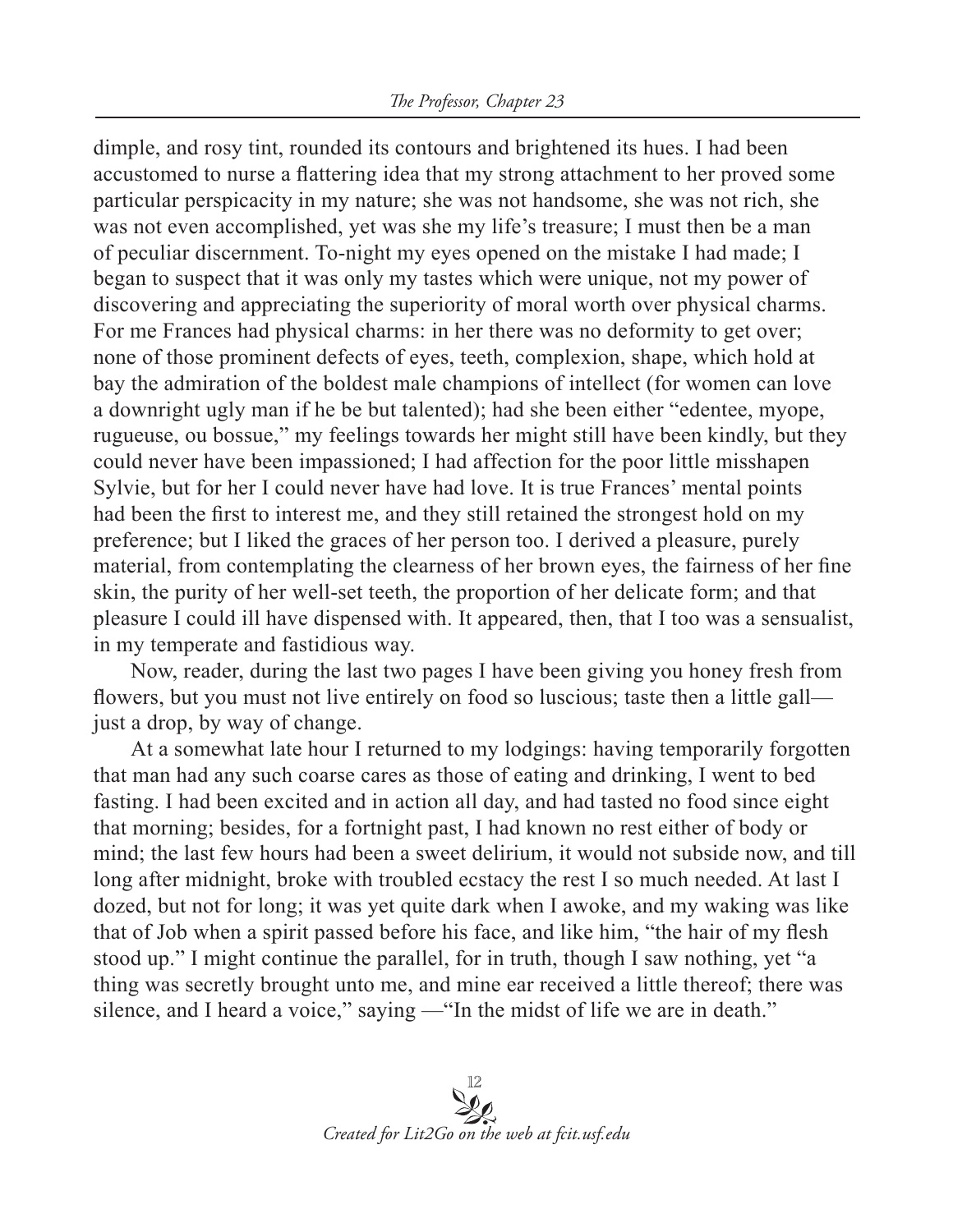That sound, and the sensation of chill anguish accompanying it, many would have regarded as supernatural; but I recognized it at once as the effect of reaction. Man is ever clogged with his mortality, and it was my mortal nature which now faltered and plained; my nerves, which jarred and gave a false sound, because the soul, of late rushing headlong to an aim, had overstrained the body's comparative weakness. A horror of great darkness fell upon me; I felt my chamber invaded by one I had known formerly, but had thought for ever departed. I was temporarily a prey to hypochondria.

She had been my acquaintance, nay, my guest, once before in boyhood; I had entertained her at bed and board for a year; for that space of time I had her to myself in secret; she lay with me, she ate with me, she walked out with me, showing me nooks in woods, hollows in hills, where we could sit together, and where she could drop her drear veil over me, and so hide sky and sun, grass and green tree; taking me entirely to her death-cold bosom, and holding me with arms of bone. What tales she would tell me at such hours! What songs she would recite in my ears! How she would discourse to me of her own country—the grave—and again and again promise to conduct me there ere long; and, drawing me to the very brink of a black, sullen river, show me, on the other side, shores unequal with mound, monument, and tablet, standing up in a glimmer more hoary than moonlight. "Necropolis!" she would whisper, pointing to the pale piles, and add, "It contains a mansion prepared for you."

But my boyhood was lonely, parentless; uncheered by brother or sister; and there was no marvel that, just as I rose to youth, a sorceress, finding me lost in vague mental wanderings, with many affections and few objects, glowing aspirations and gloomy prospects, strong desires and slender hopes, should lift up her illusive lamp to me in the distance, and lure me to her vaulted home of horrors. No wonder her spells THEN had power; but NOW, when my course was widening, my prospect brightening; when my affections had found a rest; when my desires, folding wings, weary with long flight, had just alighted on the very lap of fruition, and nestled there warm, content, under the caress of a soft hand—why did hypochondria accost me now?

I repulsed her as one would a dreaded and ghastly concubine coming to embitter a husband's heart toward his young bride; in vain; she kept her sway over me for that night and the next day, and eight succeeding days. Afterwards, my spirits began slowly to recover their tone; my appetite returned, and in a fortnight I was well. I had gone about as usual all the time, and had said nothing to anybody of what I felt; but I